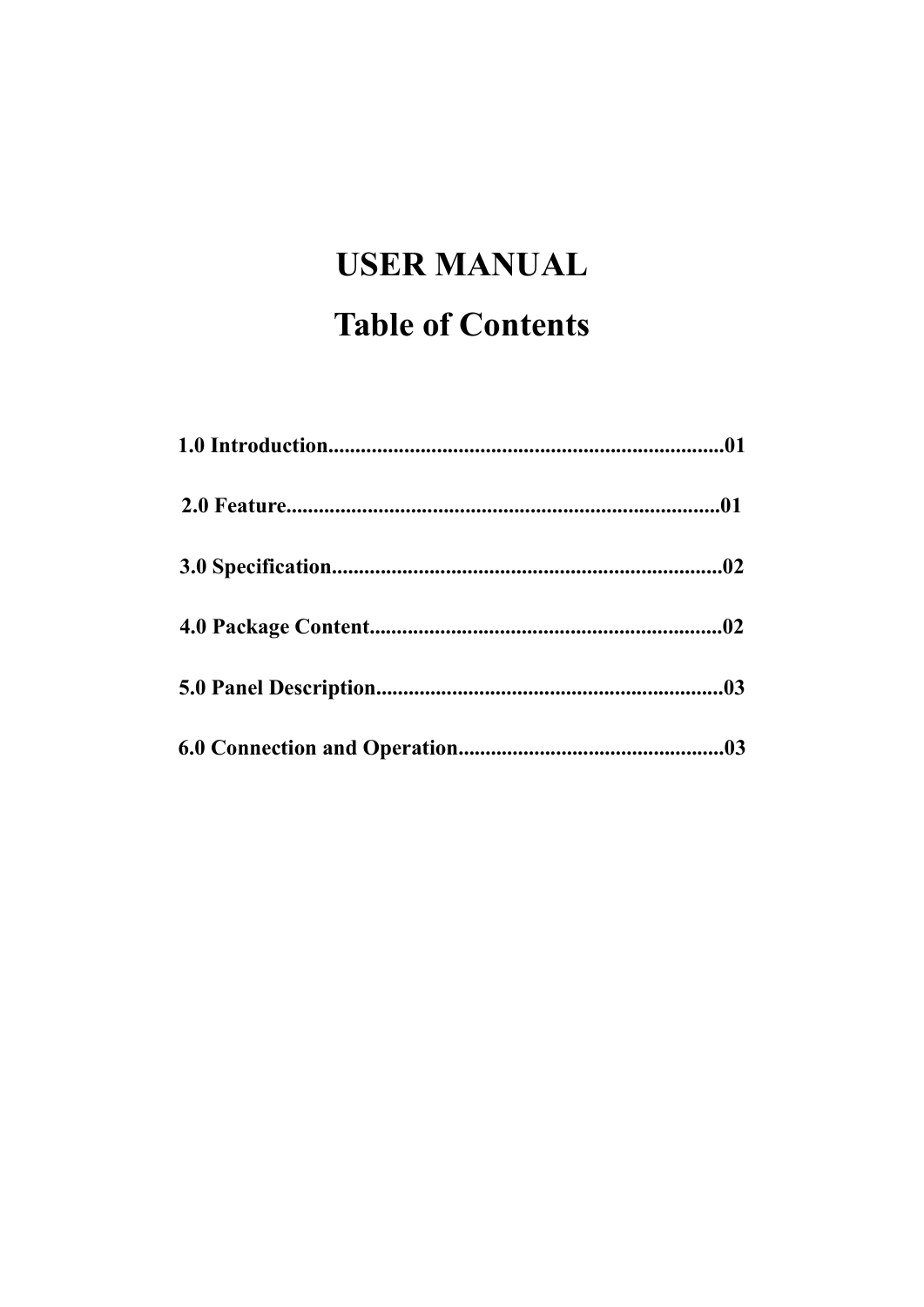#### **HDMI TM Bi-Direction 2x1 Switcher, 1x2 Splitter Support 4K@30Hz (340MHz)**

#### **Dear Customer**

Thank you for purchasing this product. For optimum performance and safety, please read these instructions carefully before connecting, operating or adjusting this product. Please keep this manual for future reference.

#### **1.0 Introduction**

This is one device of  $HDMI^{\text{TM}}$  2 ports bi-direction manual switches. It can easily switch two routes of HD Source to any one HD display or projector or distribute one HD Display or projector to two displays (not synchronously). This newer bi-directional switch adopts integrated IC solution to substantially reduce product power consumption for improved compatibility. For added versatility, the switch can draw power from the input sources via HDMI<sup>TM</sup> Cable, very convenient in areas where access to power outlets is limited.

## **2.0 Feature**

- \* 2 HDMI-Host to 1 HDMI monitor
- \* 1 HDMI-Host to 2 HDMI monitors
- \* Max operation Current: 100mA
- \* Back compatible with the HDMI earlier versions
- \* Manual port selection: Enables you to manually select your HDMI source with easy-to-use panel buttons.
- \* LED working status indication
- \* Easy installation & operation: plug and play
- \* Support cable length of input up to 5m via AWG26 standard HDMI Cable, output up to 5m via AWG26 standard HDMI Cable
- \* Support 3D and Consumer Electronics Control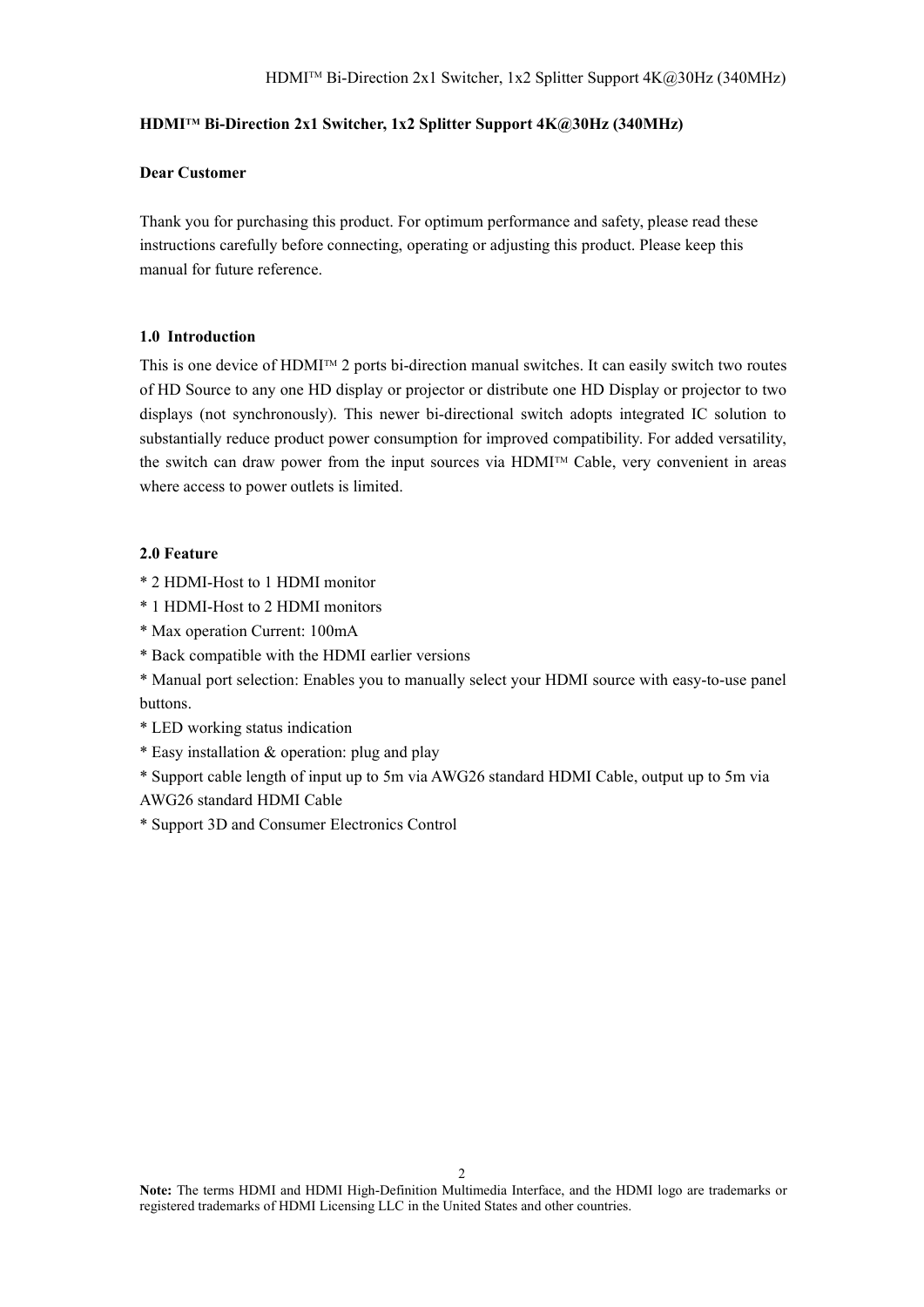# **3.0 Specification**

| Input DDC Signal             | 5 volts p-p (TTL)                  |  |
|------------------------------|------------------------------------|--|
| Supported Highest Resolution | 4K@30Hz                            |  |
| Vertical Frequency Range     | $50/60$ Hz                         |  |
| Video Amplifier Bandwidth    | 3.4Gbps/340MHz                     |  |
| Interlaced(50&60Hz)          | 480i, 576i, 1080i                  |  |
| Progressive(50&60Hz)         | 480p,576p,720p,1080p,4K@30Hz       |  |
| Limited Warranty             | 1 Year Parts and Labor             |  |
| <b>Operating Temperature</b> | $0 \text{ °C}$ to +70 $\text{°C}$  |  |
| <b>Operating Humidity</b>    | 10% to 85 % RH (no condensation)   |  |
| <b>Storage Temperature</b>   | $-10^{\circ}$ C to $+80^{\circ}$ C |  |
| <b>Storage Humidity</b>      | 5% to 90 % RH (no condensation)    |  |
| <b>External Power Supply</b> | N/A                                |  |
| Power Consumption (Max)      | 5W                                 |  |
| User Manual                  | <b>English Version</b>             |  |

**Note:** Specification is subject to change without notice.

## **4.0 Package Content**

- 1) Main Unit
- 2) User Manual